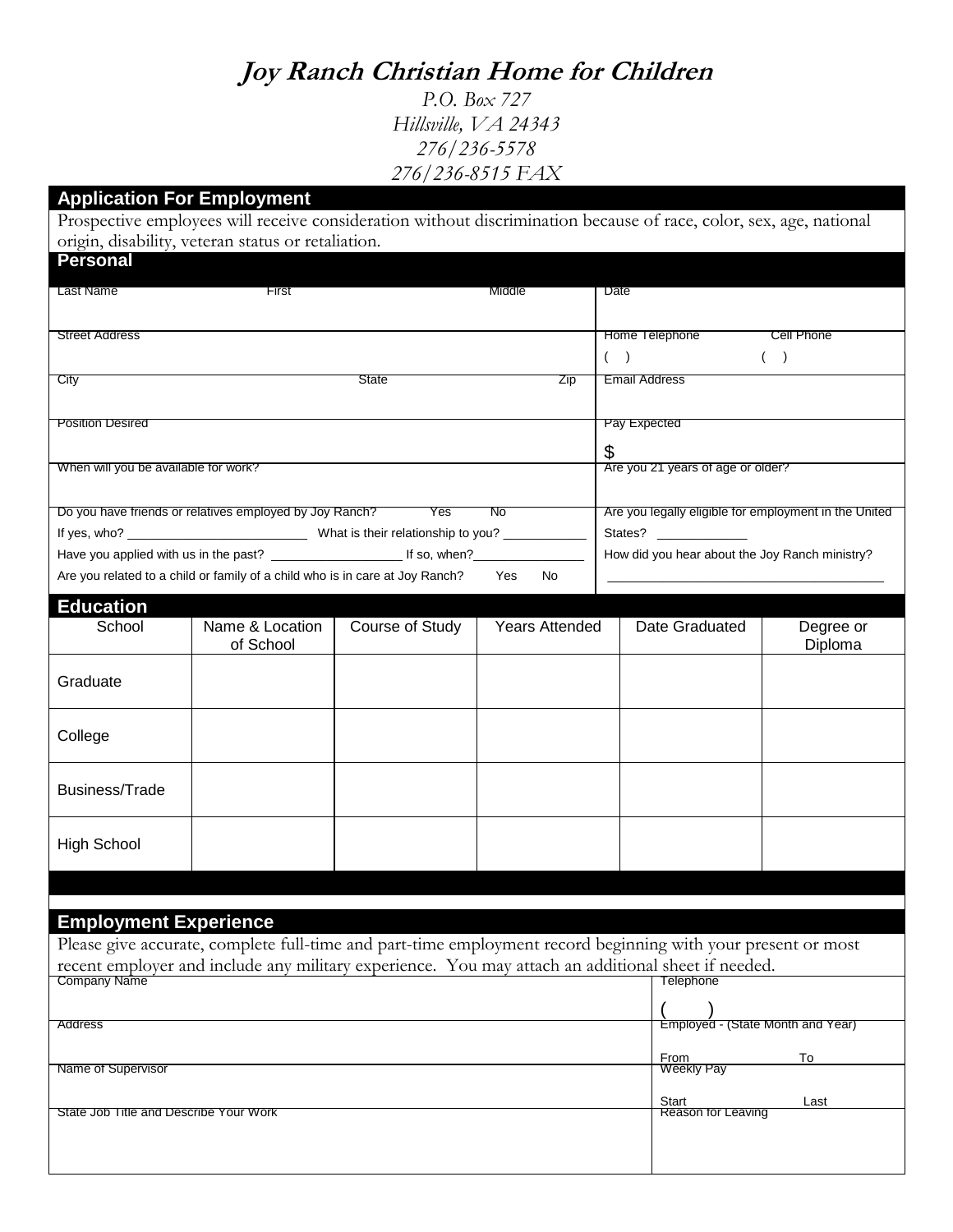| Company Name                           | Telephone                         |      |
|----------------------------------------|-----------------------------------|------|
|                                        |                                   |      |
| Address                                | Employed - (State Month and Year) |      |
|                                        | From                              | To   |
| Name of Supervisor                     | <b>Weekly Pay</b>                 |      |
|                                        | Start                             | Last |
| State Job Title and Describe Your Work | <b>Reason for Leaving</b>         |      |
|                                        |                                   |      |
|                                        |                                   |      |
|                                        |                                   |      |

| Company Name                           | <b>Telephone</b>                  |
|----------------------------------------|-----------------------------------|
|                                        |                                   |
| Address                                | Employed - (State Month and Year) |
|                                        | From<br>To                        |
| Name of Supervisor                     | Weekly Pay                        |
|                                        | Start<br>Last                     |
| State Job Title and Describe Your Work | Reason for Leaving                |
|                                        |                                   |
|                                        |                                   |

| Company Name                           | <b>Telephone</b>                  |
|----------------------------------------|-----------------------------------|
|                                        |                                   |
| Address                                | Employed - (State Month and Year) |
|                                        | To<br>From                        |
| Name of Supervisor                     | <b>Weekly Pay</b>                 |
|                                        | Start<br>Last                     |
| State Job Title and Describe Your Work | Reason for Leaving                |
|                                        |                                   |
|                                        |                                   |

| Company Name                           | <b>Telephone</b>                  |
|----------------------------------------|-----------------------------------|
|                                        |                                   |
| Address                                | Employed - (State Month and Year) |
|                                        | To<br>From                        |
| Name of Supervisor                     | <b>Weekly Pay</b>                 |
|                                        | Start<br>Last                     |
| State Job Title and Describe Your Work | Reason for Leaving                |
|                                        |                                   |
|                                        |                                   |

We may contact the employers listed above unless instructed otherwise.

## **DO NOT CONTACT**

| Employer | Reason |
|----------|--------|
| Employer | Reason |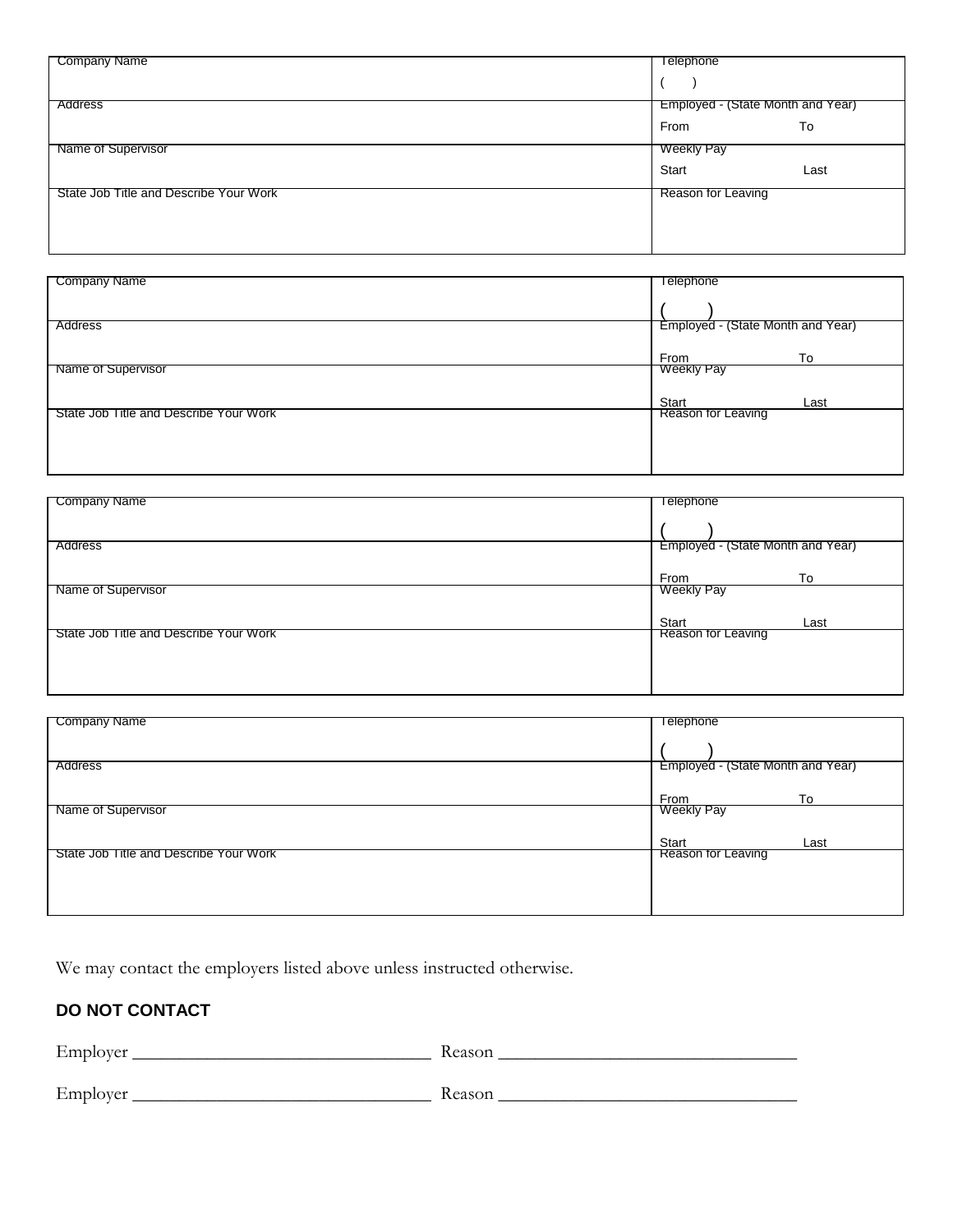| <b>Additional Information</b>                                                                                              |                                                        |                                                                                                                                                                                                                                                                              |
|----------------------------------------------------------------------------------------------------------------------------|--------------------------------------------------------|------------------------------------------------------------------------------------------------------------------------------------------------------------------------------------------------------------------------------------------------------------------------------|
| CPR/First Aid                                                                                                              |                                                        | OSHA Training (Bloodborne Pathogens)                                                                                                                                                                                                                                         |
| Medication Training                                                                                                        |                                                        | Behavior Management                                                                                                                                                                                                                                                          |
| Valid VA Driver's License (or can obtain)                                                                                  |                                                        |                                                                                                                                                                                                                                                                              |
|                                                                                                                            | Professional License (Identify):                       |                                                                                                                                                                                                                                                                              |
| including specifically your experience working with children in the 5-18 age group.                                        |                                                        | Summarize any job-related skills and qualifications acquired from employment, volunteer or other experience                                                                                                                                                                  |
| working with children.                                                                                                     |                                                        | State any additional information that may be helpful to us in considering your application, especially in relation to                                                                                                                                                        |
| <b>Signature</b>                                                                                                           | Please also complete the brief biography on back page. | The information provided in this Application for Employment is true, correct, and complete. If employed, any misstatement or omission                                                                                                                                        |
| of fact on this application may result in dismissal.<br>background investigations, drug testing conducted by the employer. |                                                        | I understand that acceptance of an offer of employment does not create a contractual obligation upon the employer to continue to employ<br>me in the future. Offer of employment is contingent upon successful completion of Child Protective Services, FBI and State Police |
| <b>Date</b>                                                                                                                |                                                        | Signature                                                                                                                                                                                                                                                                    |
| References (please provide three non-relatives)<br>Name and Relationship to the Applicant                                  | Complete Mailing Address                               | Phone Number (including area code)                                                                                                                                                                                                                                           |
| 2. Name and Relationship to the Applicant                                                                                  | <b>Complete Mailing Address</b>                        | Phone Number (including area code)                                                                                                                                                                                                                                           |
|                                                                                                                            |                                                        |                                                                                                                                                                                                                                                                              |
| 3. Name and Relationship to the Applicant                                                                                  | <b>Complete Mailing Address</b>                        | Phone Number (including area code)                                                                                                                                                                                                                                           |
| FOR EMPLOYER'S USE ONLY                                                                                                    |                                                        |                                                                                                                                                                                                                                                                              |
| $\square$ YES $\square$ NO<br>Interview Arranged                                                                           |                                                        |                                                                                                                                                                                                                                                                              |
| References Checked $(1) \Box (2) \Box (3) \Box$                                                                            |                                                        |                                                                                                                                                                                                                                                                              |
| $\Box$ YES $\Box$ NO<br>Employed                                                                                           |                                                        |                                                                                                                                                                                                                                                                              |

This form has been designed to comply with state and federal fair employment practice laws prohibiting discrimination on the basis of an applicant's gender or minority status. Questions directly or indirectly reflecting such status have been included only where needed to determine bona fide occupational qualification or for other permissible purposes, such questions are appropriately noted on the application.